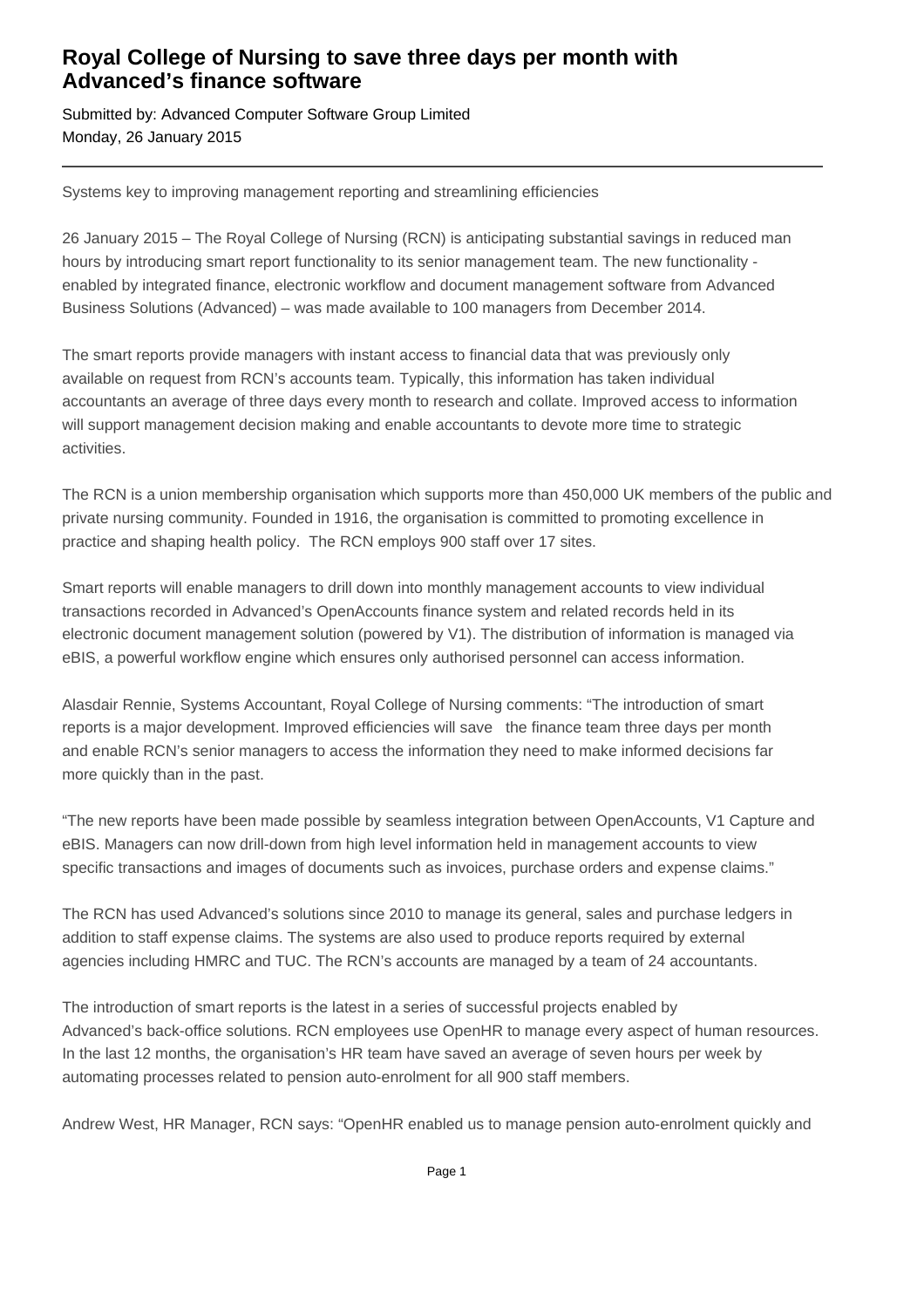painlessly. We collated emails and responses from 900 staff within the systems without the need for manual data entry. We have saved approximately 400 hours in the last year as a result. In 2015 we will be introducing employee self-service which will enable staff to update their personal details held centrally in the system. We are anticipating further time savings as a direct result.

"The solution is also key to everyday HR administration, management reporting and ensuring best practice. As an organisation which provides employers with HR advice and guidance, it is essential that we work as efficiently and effectively as possible and that our own working practices stand up to scrutiny."

Advanced Business Solutions is a division of Advanced Computer Software Group plc, a leading supplier of software and IT services to the health, care and business services sectors. In 2014, the Group won Tech Company of the Year in PwC's UK Tech Awards and ranked in the Deloitte UK Technology Fast 50, which recognises the 50 fastest growing technology companies in the UK.

-ENDS-

About Advanced Business Solutions www.advancedcomputersoftware.com/abs

Advanced Business Solutions (Advanced) provides leading integrated business applications and services that enable public, private and third sector organisations to retain control, improve visibility and gain efficiencies whilst continually improving corporate performance. Advanced prides itself on getting close to its customers by understanding their businesses and responding to their evolving needs.

Advanced's software systems comprise core accounting/financial management, procurement, supply chain management, human resource and payroll systems, integrated with a range of collaborative, document management and business intelligence solutions to extend the value and effectiveness of the finance, human resource and payroll departments.

Management information systems for school and academies are also provided through Advanced's subsidiary, Advanced Learning. Advanced also provides specialist vertical solutions for the not-for-profit and legal markets. All solutions can be delivered as a managed or bureau service.

Customers are from both the public and private sectors and include Companies House, Newcastle City Council, NHSScotland, Norfolk Constabulary, Edge Hill University, WH Smith, Royal Bank of Scotland, Aer Lingus, National Express Group, DFS and RSPB.

Advanced Business Solutions is a division of Advanced Computer Software Group plc, a leading supplier of software and IT services to the health, care and business services sectors.

Press contacts:

Angela Mycock and Nick Hardy, Advanced Computer Software Group

pr@advancedcomputersoftware.com